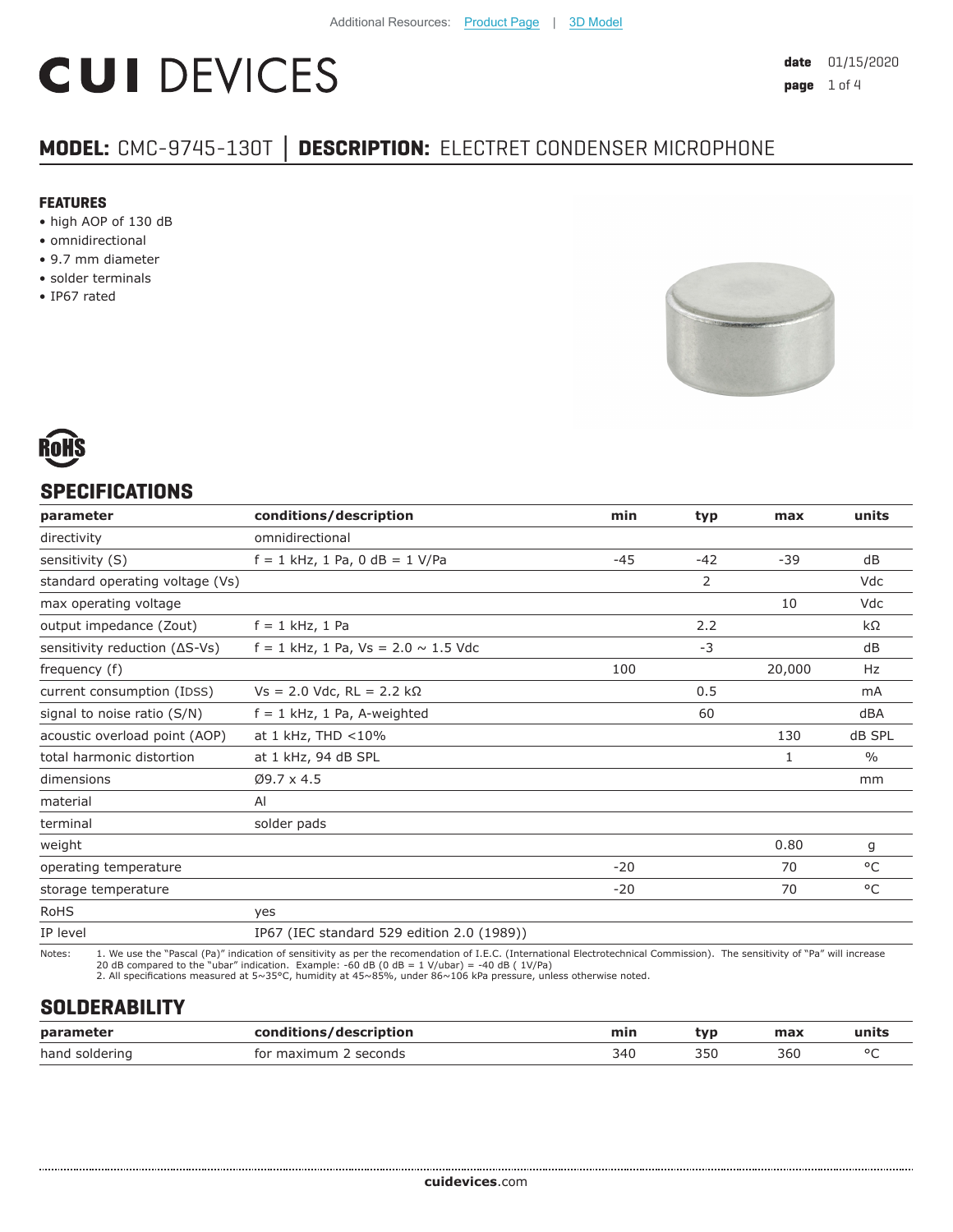#### **MECHANICAL DRAWING**

units: mm tolerance: ±0.20 mm



# **FREQUENCY RESPONSE CURVE**



#### **MEASUREMENT CIRCUIT**

.....................

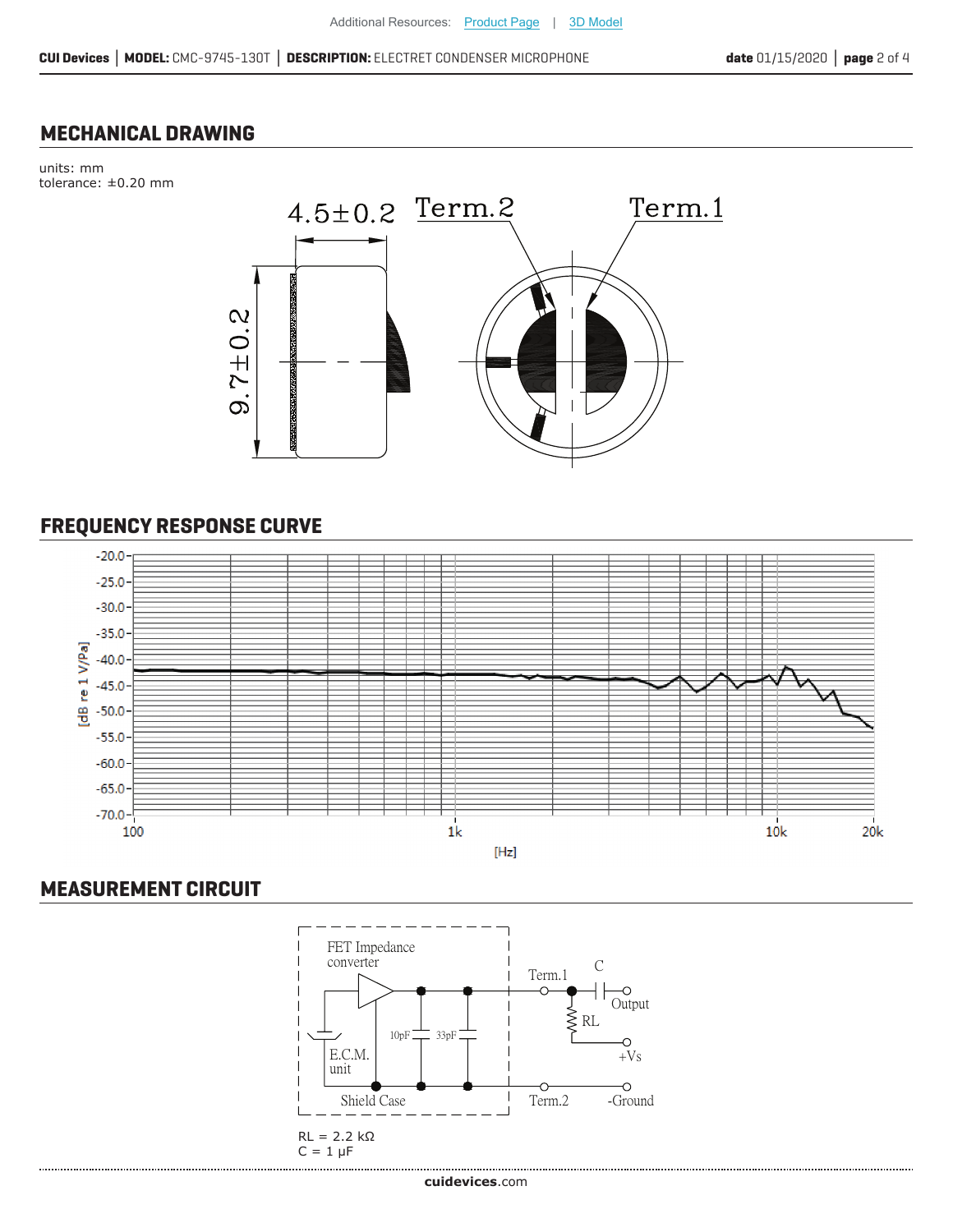#### **PACKAGING**

units: mm

Inner Box Size: 100 x 100 x 7 mm Middle Box Size: 205 x 105 x 54 mm Carton Size: 210 x 210 x 280 mm Inner Box QTY: 100 pcs Middle Box QTY: 1,000 pcs Carton QTY: 10,000 pcs per carton